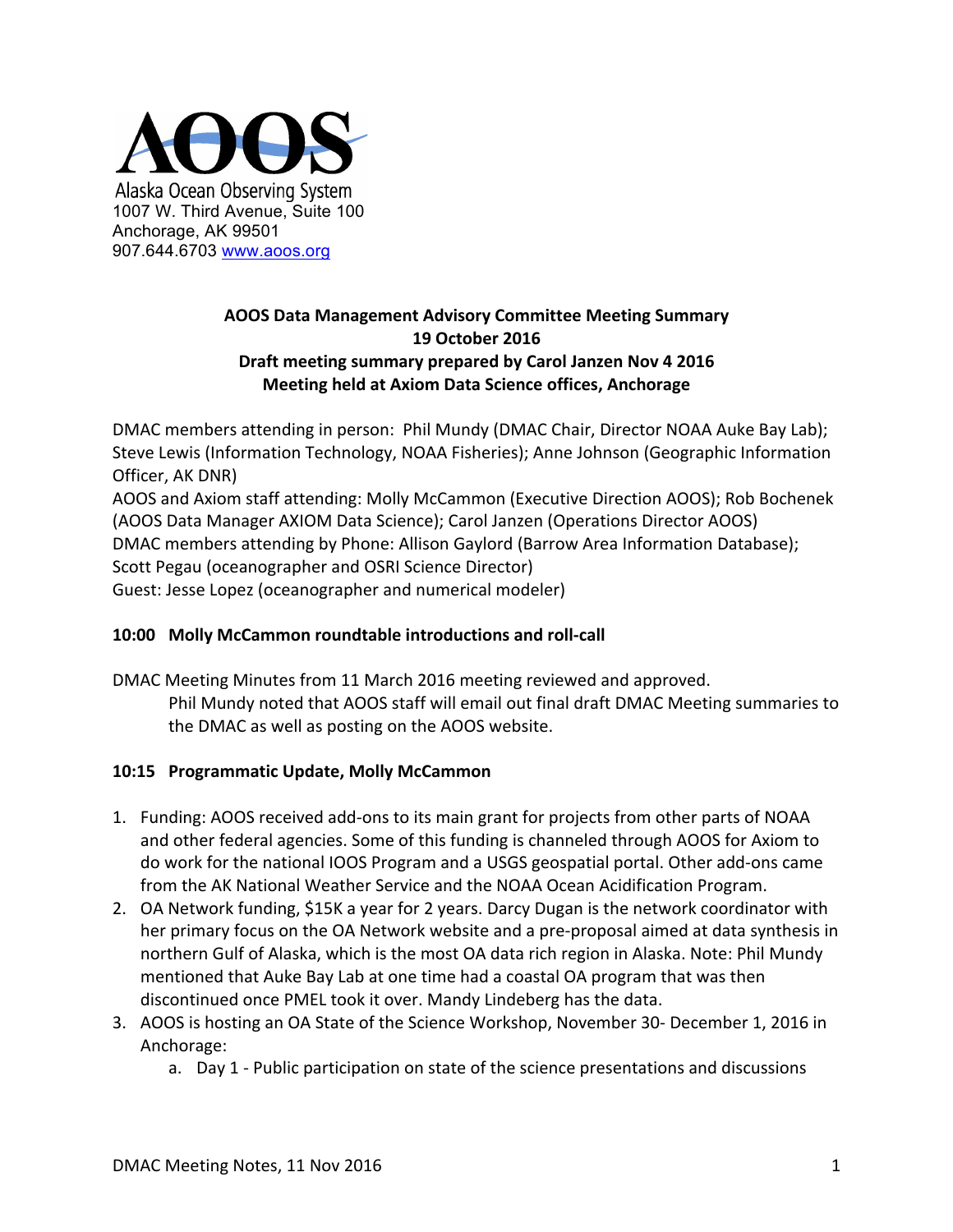b. Day 2 - Research priorities and planning with members of the AK OA Network. This group will also identify what activities the network will do.

4. AOOS is still funded to support an animal telemetry workshop. Molly is coordinating with Bill Woodward in IOOS office. Probably will happen in the winter 2017.

5. AOOS/AXIOM received a sole source data ingestion project from BSEE/BOEM to integrate and visualize data from Arctic.

6. North Slope Borough Arctic program data (Shell funded) data ingestion and archival contract with AXIOM is underway.

7. National Academy of Sciences proposal to take subsistence data from Steve Braund and Associates and integrate/visualize it like BSSN data on the AOOS Portal is still pending (UPDATE: awarded, October 26, 2016).

8. AOOS and Axiom submitted an Arctic Domain Awareness Center (ADAC) proposal related to improving bathymetric charting in the Arctic. The proposal is to help prioritize where shipbased mapping and charting are needed based on vessel traffic, bathy data condition or existence.

9. AOOS hosted the fall RA and semi-annual IOOS meeting in Alaska the  $3^{rd}$  week of September. 10. National funding: House and Senate side both gave an additional \$2 million to IOOS (asked for \$4.7 million) in their proposals. Hopefully, this will be included in any final budget.

11. ICOOS Act legislation passed the Senate, and Congressman Don Young is still sponsoring on the House side.

# **Follow-up: Scott mentioned that the North Slope Science Initiative wants some information** about the AK OA Network and OA risks. John Payne is the potential contact.

# **10:40 Rob Bochenek - Data Team Report**

1. National IOOS Activities:

- Environmental Sensor Map: Developed in response to request to build a data ingestion/analysis/gap analysis/visualization of global sensor networks.
- Artificially scaled to sensors, ingest, QC data, do some analysis, and provide the end user tools to use it

2. NOAA office of coastal surveys:

- OCS prioritizes bathymetric efforts using a hydrographic health model. Interested in areas where known Keel Depth is close to bottom, age of data, vessel traffic etc.
- They currently can only use small subsets of AIS data in this model. 80 billion AIS pings ( $\approx$ 65 TB). They are struggling with the data size.
- They can currently use thru ESR pipelines about 1 month of data, for specific region (Florida), and create raster heat map. This took a week!
- They came to Rob (who is using ASPI SPARK) to handle more data. Axiom ran a week of data on National scale, which took 9 minutes.
- \$60K pilot project. This will lead to next projects like the work proposed in the Arctic IoNS (ADAC) proposal.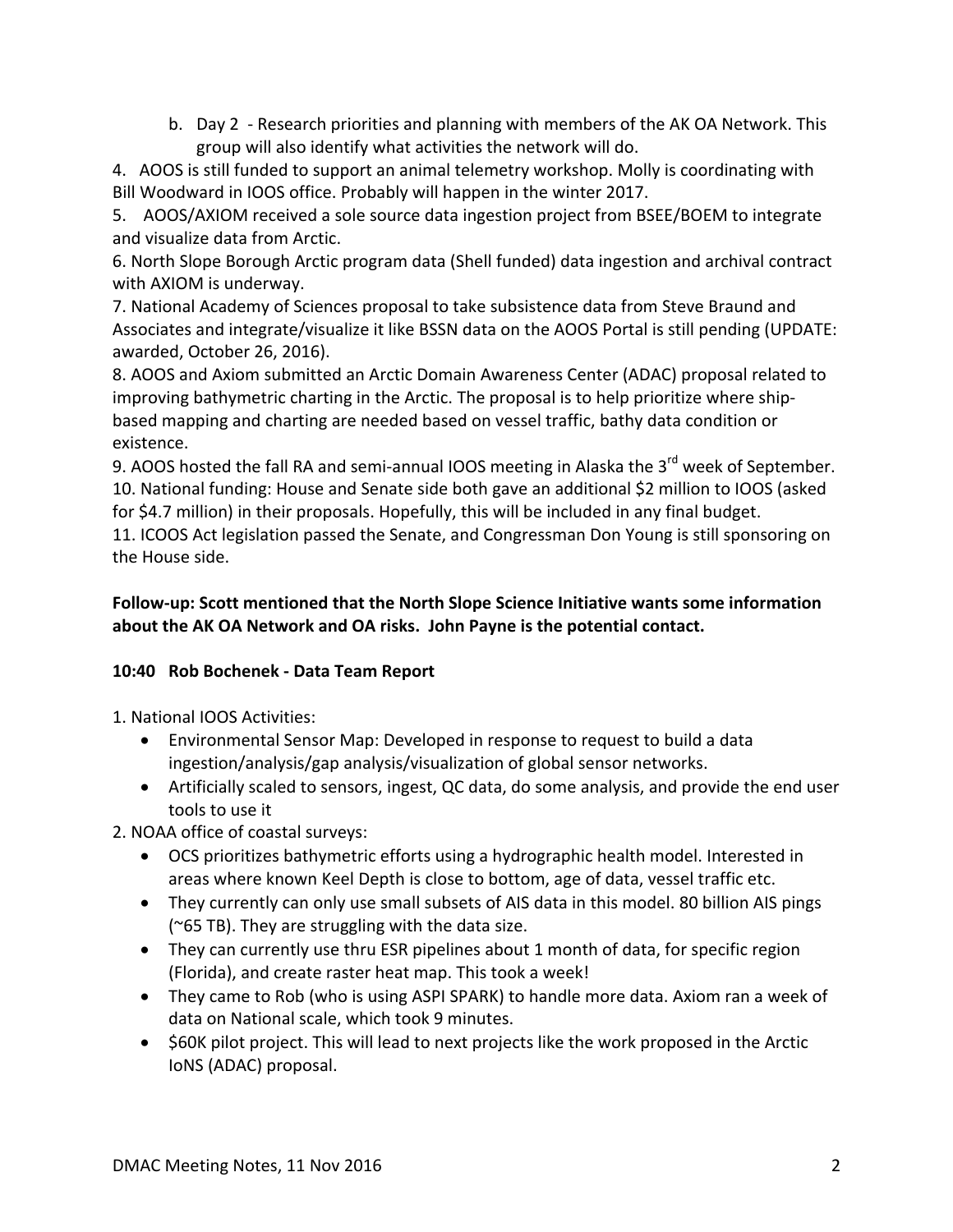• Data products are aggregates and ship info is made anonymous. (Phil raised concern over right to use AIS data as ship operators might want that information to be confidential. In some areas there might not be enough ship traffic to aggregate, so confidentiality is an issue.

# o **ACTION ITEM: Check Confidentiality of AIS data**

Molly said the bigger issue is Alaska AIS makes its money thru its system, which is partially paid for by subscribers and the USCG is the biggest customer. In other states, USCG is managing this at federal expense, and the data are already public.

#### 3. Projects:

- Animal Telemetry work. Stanford currently is hosting ATN Data Assembly Center (via Barbara Block). Axiom is coming in with researchers who have data but who do not have their data in the current ATN DAC. The idea is to standardize data with the researchers to get it into the Stanford DAC. (\$50k to kick start or demo).
- IOOS Sensor data map: IOOS helping fund a real-time sensor map for the entire U.S. using open source software packages.
- IOOS program office provided funds originating from USGS coastal morphology program, leveraging and contributing portal code base to connect and expose a variety of seafloor model outputs for west coast. It is also using it for hurricane data sets and numerical models.
	- $\circ$  Rich Signell (WHOI USGS modeling), Nadine Goldon (USGS). Helping develop skill assessment for models, and building tools, refining climate products. Facilitates model forecast capability for USGS and sediment transport, and contributes to data sensor map.

Molly: Regional DM and IOOS DM have developed a vision, mission, roles and responsibilities document for the RAs and IOOS program office. This is still being vetted at the regional level.

4. Regional Association work efforts:

- SECOORA has been a great partner and ally.
- CeNCOOS has had some staffing and funding challenges this past year.
- Cost sharing and leveraging a single cyber infrastructure stack across regions to save money makes sense. Some regions are not positive cost sharing would be effective. However, starting to see benefits with SECOORA and CeNCOOS.

Phil: Lots of history of RA DMACs. Sounds like they are starting to come to a sensible solution. AOOS does not want to be subsidizing all the RAs...we need to get some costs recovered. USGS is now benefitting from our system. NSB. Shell. BOEM. How is AOOS recouping costs?

Issue raised: who runs the AOOS DMAC? AOOS or the national IOOS Program. Answer: AOOS does, but has to comply with national standards and requirements.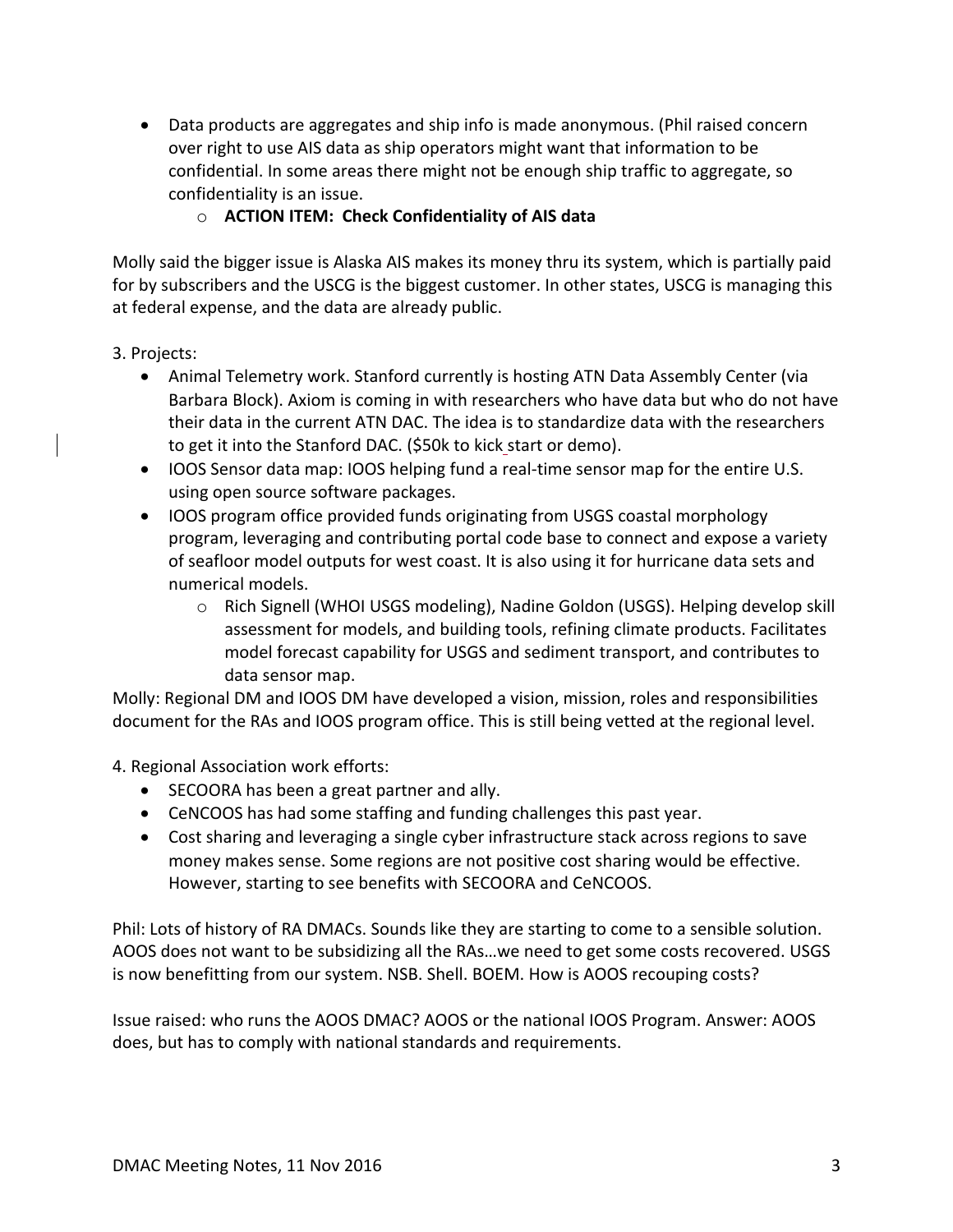## **11:45 Rob Bochenek - Axiom Workplan Review**

- 1. AOOS meets with Rob weekly, and together the two review workplans quarterly.
	- a. Discussed how to recover infrastructural support from other organizations using the AOOS Data System, and discussed a user fee that gets fed back to recoup the core DMAC budget costs.
	- b. Research workspace activities are typically paid for by clients and usually leads to AOOS ingesting their data (that is then paid for), so that method is mutually beneficial.
- 2. Data Certification: Rob mentioned how this turned out to be a bigger undertaking than he originally thought, but has had overall benefits to the program.
- 3. Discussion on hosting HAB tool: Liability is an issue, so needs to be heavily caveated.
	- a. Rob noted that many groups are collecting HABS and oceanographic data: Sitka, Port Walter, Kachemak Bay NERR, others.
	- b. Carol requested a list of what each place (of the many groups Rob mentioned) and what it is they are doing to evaluate suitable data for ingestion.

# **Special Projects and Product Development: Molly McCammon and Rob Bochenek**

The Axiom work plan has \$115K for product development this year. These are the items being considered (not able to do it all, but we need help prioritizing):

- 1. Integrated Water Level Observing System (with Nic Kinsman and Jackie Overbeck)
	- a. Web Page Links to the Project
	- b. Ingest the data sets
	- c. Expand upon and integrate Grumbine Tool, Coastal Profile products
- 2. OA Network: create data portal with all relevant Alaska data
- 3. HABS: create data portal with all relevant Alaska data, plus site for Alaskans to insert the data they have collected.
- 4. Navigation Safety Bathymetry Data Compilation, AIS Vessel Traffic trends
- 5. Integrated Sentinel Monitoring System Collect and visualize the Core Physical/Biological long term datasets of these organizations and integrate into an electronic Status of Alaska's Oceans and Coasts Report
	- a. PWSSC
	- b. Sitka tribe and Sitka Sound Science Center
	- c. KBNERR and Kasitsna Bay lab
	- d. AOOS Ecosystem Mooring in each basin (GAK, M2 Bering, Chukchi, Beaufort)I
	- e. UAF: Seward Line
	- f. DBO lines
- 6. Regional Ocean Plan Data Portal (NOP). If this goes thru, AOOS DAC should be the place to house the portal. Barbara Blake in the Lt. Governor's office is supportive.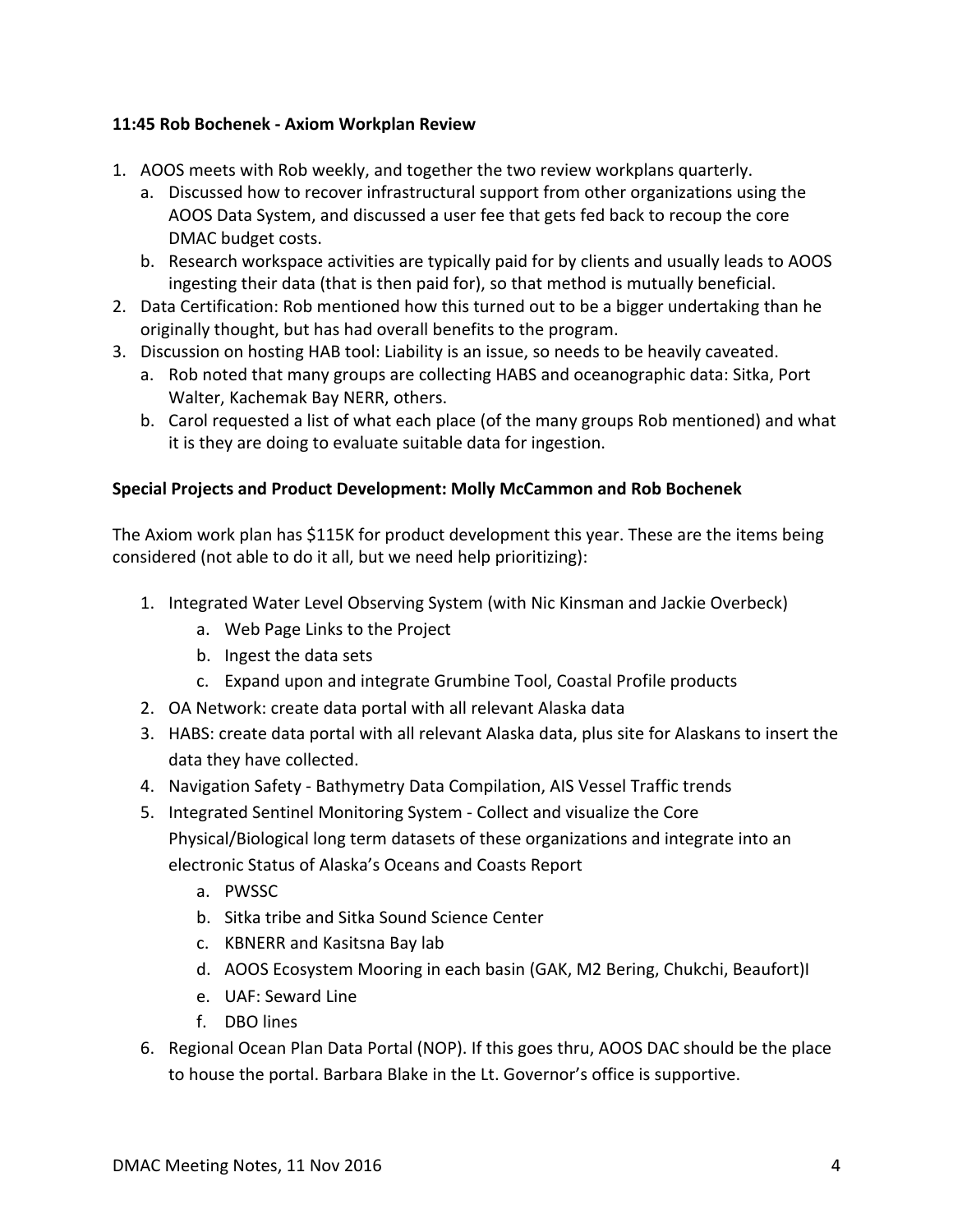Comments from committee members:

- Phil: Challenge in ocean reporting is putting all the data into a system that can reduce information into something people can use.
- Molly mentioned her interest in a State of the Oceans report for AK, and Phil said that Canada is abandoning State of the Oceans report for more timely and useful seasonal reports on focus issues.
- Scott: Would like to see water temperature averaging using existing data we have to make climatologies. (Rob will demo this at lunch).
- Molly summarized the integrated WL concept and discussed all the activities going on in AK, including i-gages, piloting new shore-based instruments (ASTRA), and community based observations.
- Rob mentioned the Grumbine model: High resolution unstructured grid that uses astrophysical forcing. Take numerical model output, and make a tool for users to see what various astrophysical forcing undertones that are driving tides.
- The group discussed priorities of this list but did not take any action.

# **Lunch: 12:30 AXIOM Staff: AXIOM Demonstrations**

Brian Stone demonstrated the developing Climatology tools.

- Scott would like to be able to download the files of processed files, not just the full time series.
- Currently, the client computer does the computations from the whole data set.
- Make it possible to download CSV of data computations either shown or in download option, ask user what they want.
- Brian proposes we have a fallback system for pre-calculating on the server for people with slow downloading.
- Scott reiterated that we still need some pre-computed climatologies that are simple and easy to upload and update. Start with one like Seth's. (Carol asked for this initially).

Brian demonstrated the Glider data tool: Lots of visual options, but not yet able to download data that are making the plots.

- The problem is how to explain to the end user what was done to the data.
- Carol explained that this all depends on the sampling, so Carol mentioned this was just a tool to explore data and look at it different ways, but not as an end goal for analysis.
- Perhaps we pick one way to contour data and make that available for download.

Rob discussed the Ocean Research Workspace. Researchers can load their data into the workspace, compare their data with other AOOS data, and do analysis and keep it all documented along the way.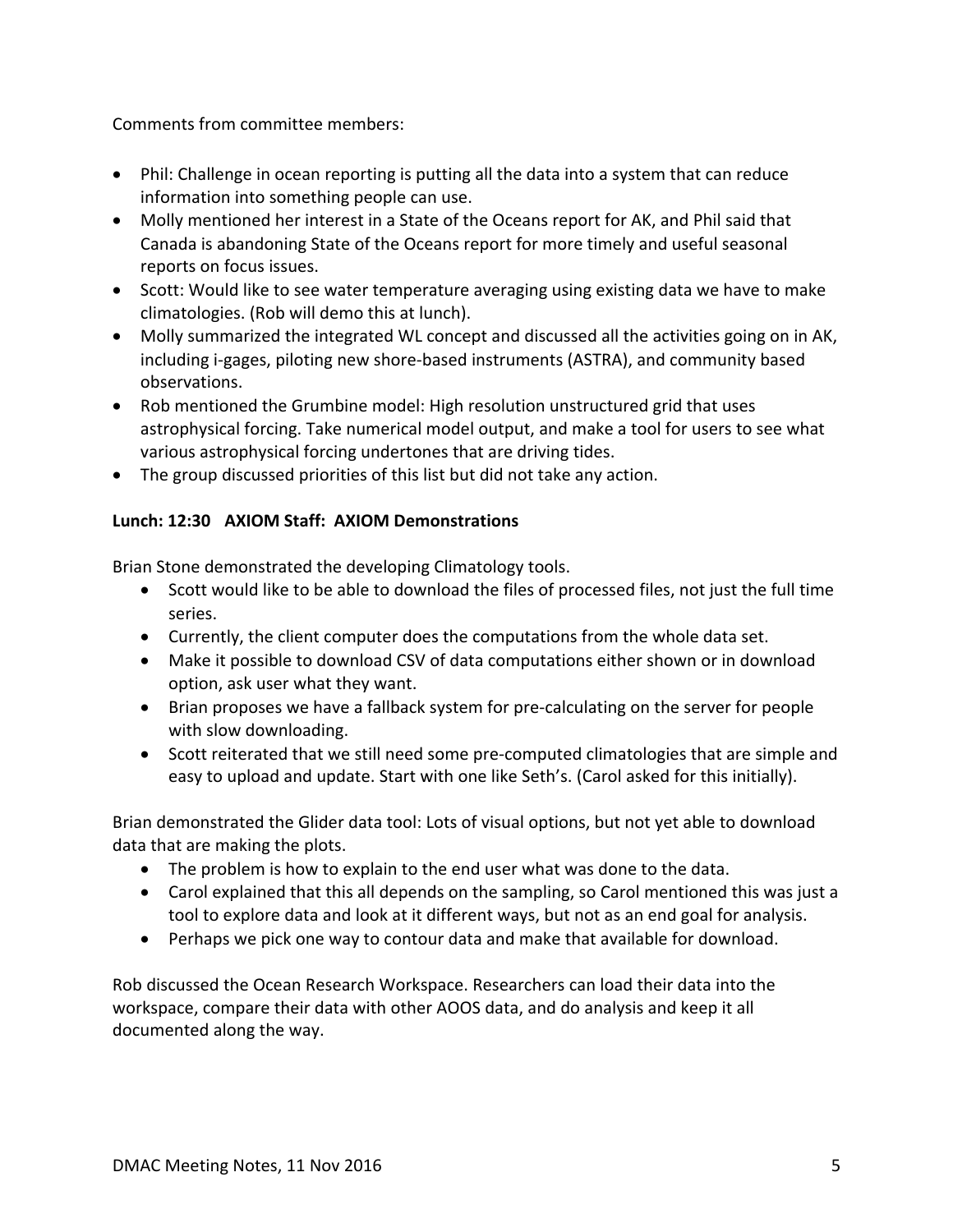#### **13:20 Molly: External review of AOOS Data System**

AOOS is seeking DMAC comments on the review process, what should be reviewed, who should do it, etc. DMAC members were asked to submit responses to a Survey Monkey questionnaire sent to them prior to the meeting.

Initial input:

- Anne: She said geospatial priorities
- Allison: Data products and portals, data curation and archiving

How will the review be done?

- Molly was thinking a review committee would be convened consisting of: Another RA data person (not Axiom customer); IOOS DMAC person; users; external person from NOAA or private sector.
- Reviewer would perform a site visit, review the website, meet with data team
- Potentially contract with someone to lead the review. Last time used someone recommended from Boston Office of Tetra Tech.
- Steve: recommends: John Olssen, Carl Schoch. Get with users and sit down with them and give them 30 minutes of time to have them use the portal.
- Carol suggests having a few homework problems for the reviewers on usability.
- Molly thinks we need to evaluate if we are meeting user needs more than reviewing usability.
- Phil says to boil down to 2-3 top priorities. Core Cyberinfrastructure. And Customer Service. The Board is going to be interested only in understandable and digestible conclusions about how good we are doing, with some actionable recommendations.
	- $\circ$  Are we spending our money appropriately?
- Scott: He wants to see usability addressed. He asks who decides what Axiom does for AOOS. We responded: Axiom provides suggestions and recommendations, but AOOS decides.
- Allison: web user ability where we could get more feedback by sitting there with people or do some virtual system. Scenarios to work with ahead of time to casual users, experienced users, novice (new) users. Scenarios to work through for Survey Monkey where they do the scenario, and give feedback on the survey. Try not to get too bogged down on individual applications.
- Maybe crowd source it?
- Molly: suggested, based on these comments, it is possibly the internal data processes that we should focus on.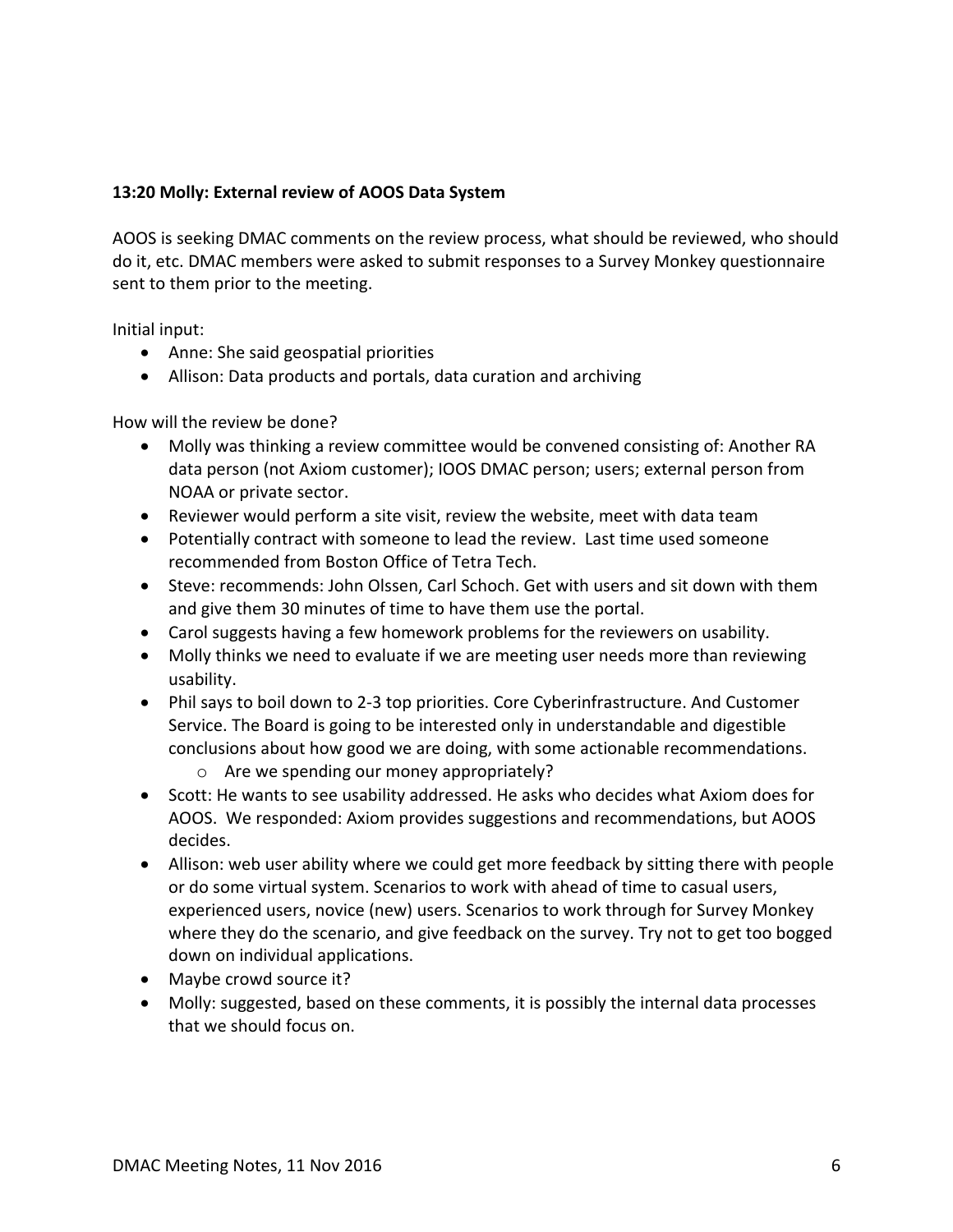Phil: Look at the customer service model. He finds his staff waste a lot of time not only trying to get to the data, but also analyzing it. Perhaps AOOS can take a role in higher level data mining and data analytics.

- QUESTIONS TO ASK:
	- $\circ$  WHAT IS OUR CUSTOMER SERVICE MODEL?
	- $\circ$  IS IT APPROPRIATE?
	- o IT IS SERVING OUR CUSTOMERS CORRECTLY?
	- $\circ$  If we want to institutionalize AOOS...what do we need to do to do that?

ASIDE: IOOS needs to do this as well.

Molly suggested the following relevant questions for Product Development going forward to better guide outcomes:

- Where are the user requirements for "this" product?
- $\bullet$  Who is paying for it?
- What does it need to do?
- $\bullet$  What did the customer ask for?
- What could be our value added?
- $\bullet$  What is the timeline?
- How will it be marketed?

We currently do this very ad hoc. Also, even if we lay out what we want, the end result is often different. Need to work on this.

## **ACTION ITEMS:**

## **FOLLOWUP EMAIL AFTER DMAC MEETING SHOULD INCLUDE THE FOLLOWING:**

## 1. Request from Steve to email the MSWORD version of the Survey Monkey questionnaire to **DMAC.**

## **2. Links to Data Management Plan**

## **14:00 Carol: Data Management Plan**

Carol summarized the work done for Certification and the updated DM Plan and associated Data Stream Plans.

Allison: Feedback to AXIOM. The titles used for discovery in metadata need to be clearer and more descriptive. Use open web services.

## **14:15 Carol: ROMS Model Revisited**

- Carol showed use analytics for the ROMS model (provided by Will and BJ).
- Phil reiterated that the model does not work without observations and without data assimilation.